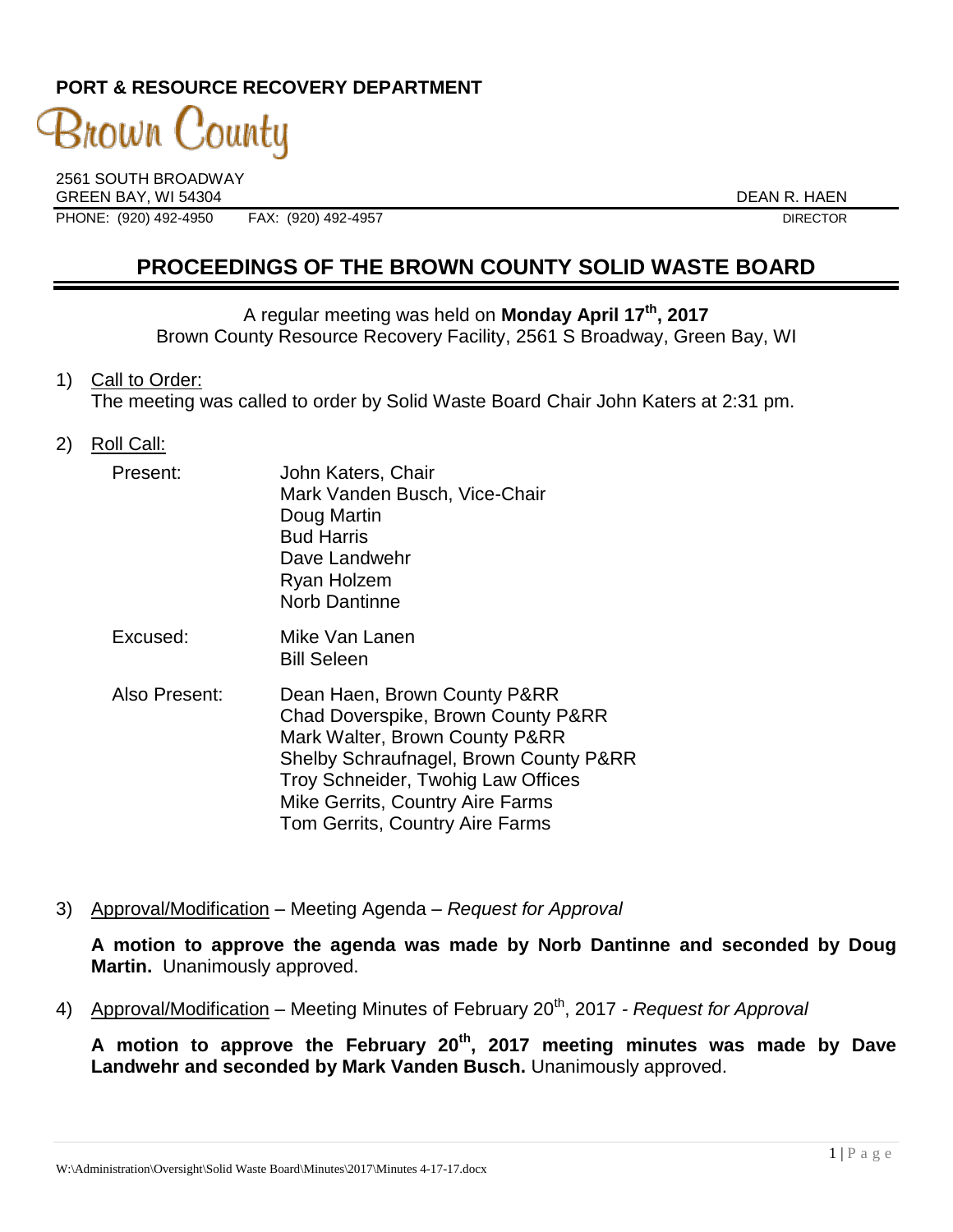#### 5) Announcements/Communication

Mr. Katers announced that the Earth Caretaker Award ceremony will be held on Thursday April 20 at UW – Green Bay. An award will be presented to alumni Meleesa Johnson with Marathon County, a long time recycling advocate.

#### 6) Recycling Transfer Station Concrete Floor Replacement Bid – *Update*

In 2016, Mr. Doverspike requested an estimate from a local concrete company for budgetary purposes for the removal and replacement of 68 inches of concrete for the recycling tip floor. An estimate of \$86,000 was received. Brown County's stipulations in the bidding requirements were that the project would have to be completed in two phases over two holiday weekends;  $4<sup>th</sup>$  of July weekend and Labor Day weekend to allow adequate time for the floor to cure. The lowest bid was \$212,000 and including bids up to \$295,000. Mr. Doverspike stated that all bids have been rejected and the bidding process will start over with new requirements. He believes the estimates will decrease \$50,000 - \$60,000 by doing the project over 5 consecutive days. This would mean idling the Recycling Transfer Station for one week.

Mr. Landwehr asked if the Waste Transfer Station can be utilized while the Recycling Transfer Station idles. Mr. Doverspike stated yes, that is one of the options that is being considered. Other alternatives are being considered and include, private transfer stations, back-end of the Recycling Transfer Station and other warehouse locations.

#### *7)* Modification of South Landfill Feasibility Determination Cost – *Update*

Mr. Haen stated that \$250,000 was budgeted for Foth to do a feasibility determination modification of the South Landfill. Phase 1 scope of services is \$54,000. Depending upon the outcome of the Foth work and meetings with DNR, additional phases may be necessary. Work started in March and will run through June. Mr. Katers asked if there will be updates each month. Mr. Haen stated that the Department can provide a draft submittal to the board, along with the final submittal when complete.

## 8) 2016 Financial Summary of Single Stream Recycling – *Update*

Mr. Haen stated that this financial summary was created to show the financial performance of various cost centers when factoring in the performance of the BOW Recycling Facility. Mr. Walter stated that only the line items that have a revenue or cost against them are shown. The purpose is to use the financial summary to show Stakeholders the net between expenses and revenues in recycling. A final check will be received by Brown County from the BOW that will cover the operating expenses.

Based on questions and comments from the Board, the report will be held for the next board meeting to allow time for a review by staff.

#### 9) 2016 Financial Summary of Solid Waste Management – *Update*

Mr. Haen explained that the solid waste management financial summary was created for the same reason as the single stream recycling summary, to show the financial performance of various cost centers when factoring in the performance of the BOW landfill. Brown County will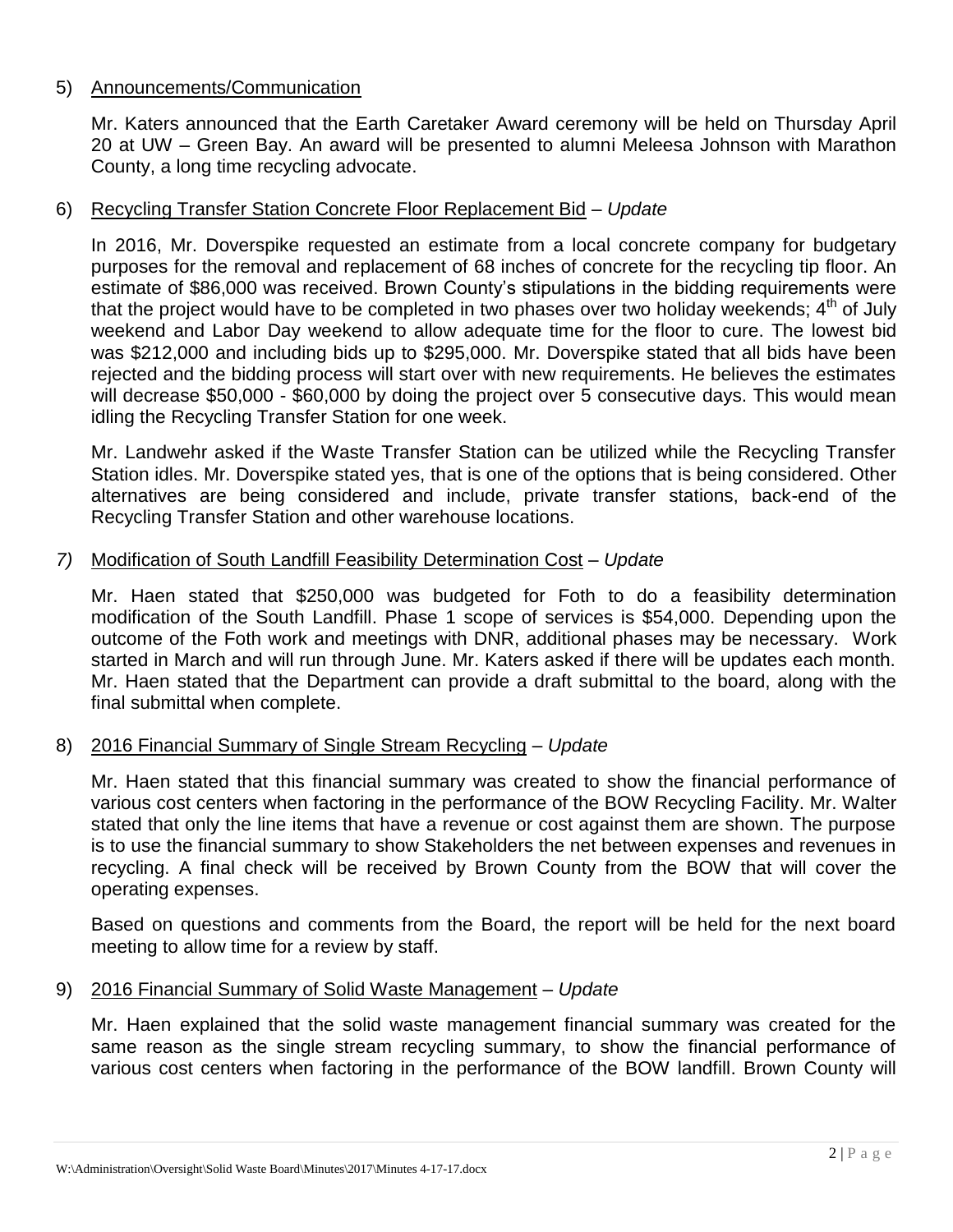receive a final payment from the BOW that will cover the operating expenses in solid waste cost centers.

Based on questions and comments from the Board, the report will be held for the next board meeting to allow time for a review by staff.

## 10) Allocation of Operating Cash to Designated Funds – *Request for Approval*

County Board Policy states that 10% of the operating budget must be kept in operating cash. For Resource Recovery, 10% of the Department's budget is \$1.1 million.

The financial performance of both recycling and solid waste in 2016 has resulted in accumulation of \$4.6 million in operating cash. Mr. Haen stated that 2017 and 2018 capital investment will total over \$1 million and include the following; replacement of the concrete recycling tip floor, replacing a portion of the transfer station asphalt road, purchasing a front-end loader, purchasing a replacement pickup truck, purchasing a new UTV, replacing an HVAC unit, replacing a transfer station compactor at the Waste Transfer Station and adding several quick doors. Operating cash should have a \$2.5 million more than needed.

Mr. Haen suggested that \$500,000 be put towards the rate stabilization fund to bring the total up to \$1 million. The rate stabilization fund was created for municipalities to help mitigate a large increase in tipping fees over one or more years when the South Landfill opens. Stakeholders determined that \$1 million would be the right amount of money in this account.

Mr. Haen stated that there are several options for the remaining \$2 million. An additional amount can be placed in the rate stabilization fund, capital fund or remain in operating cash. Mr. Haen stated that he would like to see more than 10% remain in operating cash to avoid it from becoming too low again.

Mr. Landwehr asked if a portion would go back to the General Fund. Mr. Haen answered that Department user fees remain in our enterprise system for the benefit of current and future users. Mr. Dantinne agreed. Mr. Haen added that once operation at the South Landfill begins there will be major expenses and the Department can use the funds to offset bonding needs and reduce the need to raise user fees.

**A motion to increase the Rate Stabilization fund to \$1 million, maintain operating cash at \$1.2 million and put the balance of funds into the capital replacement fund was made by John Katers and seconded by Bud Harris.** Unanimously approved.

#### 11) Director's Report

The Hazardous Material Recovery Program sent out the hazardous waste contract RFP. A scoring team is made up of representatives from the Oneida Tribe, UW – Green Bay, Purchasing and Chris Blan. Scoring and an award will be completed in May. The new contract rates will be ready for preparation of the 2018 budget in June. The two vendors are Veolia and Tradebe.

The Department received the Industrial Achievement Award for Brown County Solid Waste – East Landfill by the Green Bay Metropolitan Sewerage District.

Mr. Haen and Mr. Doverspike will meet with NEW Water on April 19<sup>th</sup> to discuss details on routing leachate from the South Landfill to the Green Bay plant.